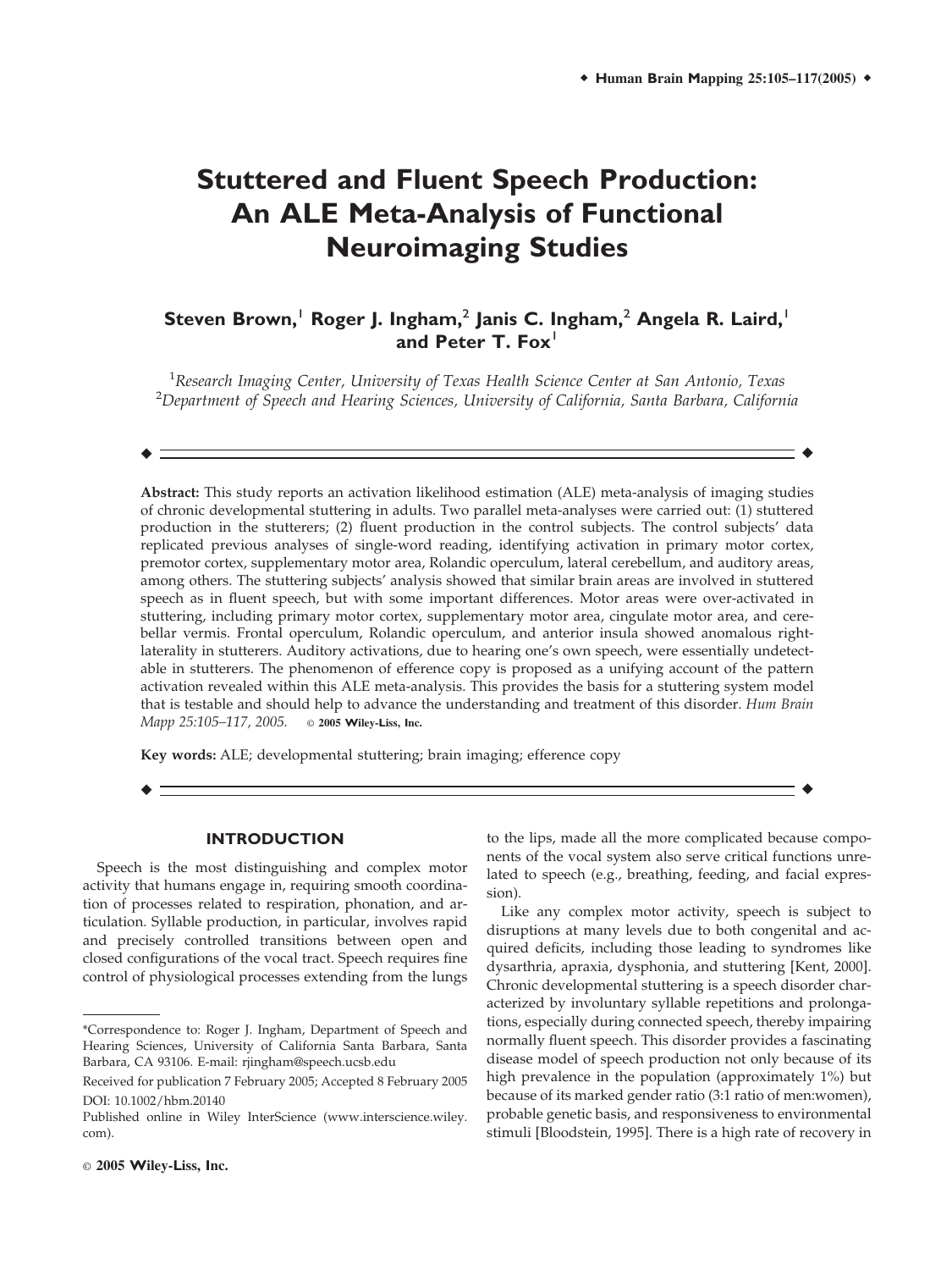children, but stuttering that persists into adolescence or adulthood is much more resistant to recovery [Ingham, 2001a]. Although the core pathology underlying developmental stuttering remains poorly understood, much research has effectively excluded the peripheral vocal system as the cause of the disorder and has instead placed the focus on the central nervous system (CNS). One of the main pieces of evidence for this is that stuttering can be eliminated almost immediately although temporarily by simple manipulations that have no direct effect on the vocal system itself but that almost certainly affect a central planning mechanism. These manipulations, known as fluency-inducing conditions, include oral reading along with another speaker (so-called chorus reading), auditory masking, singing, reading to the accompaniment of a real or imagined rhythmic stimulus, among several others [Bloodstein, 1995]. Importantly, the most effective fluency-inducing mechanisms involve either auditory stimulation or changes to the customary speech pattern [Ingham, 1984]. The fact that simple manipulations like hearing another speaker say the words to be read are so effective in eliminating stuttering strongly suggests that the pathology can be neither with the vocal organ itself nor with the proximal motor mechanism but instead at a locus closer to the level of vocal planning and initiation. Finally, stuttering is distinct from other speechmotor disorders in being more or less specific for speech, in comparison to syndromes such as dysarthria that tend to be part of generalized syndromes affecting motor control throughout much of the body [Kent, 2000]. The cause of chronic developmental stuttering remains unknown, resulting in a plethora of competing theories [Ingham, 2001a].

Neuroimaging studies have provided focus to the debate regarding the causation of stuttering by identifying functional and structural differences between the brains of stutterers and nonstutterers. Three general classes of functional neuroimaging findings have emerged: (1) overactivation of cortical motor areas, such as the primary motor cortex and supplementary motor area; (2) anomalous lateralization, such that speech-related brain areas that typically have lefthemisphere dominance in fluent speakers are active bilaterally or with right-hemisphere dominance in stutterers; and (3) auditory suppression such that primary and secondary auditory areas that are normally active during speech production are not activated [Fox, 2003; Ingham, 2001b]. Finally, anatomical imaging methods have pointed to structural abnormalities in the left hemisphere of developmental stutterers occurring in regions such as the superior temporal gyrus [Foundas et al., 2001] and Rolandic operculum [Sommer et al., 2002], again supportive of suggestions that stuttering may have a genetic basis. Stuttering can therefore provide a unique opportunity for understanding the neural basis of speech production by permitting the examination of correlations between speech production, brain activity, and brain anatomy [Fox, 2003].

Meta-analysis is an important means of examining the concordance of results across a corpus of studies and extracting the most significant and best-supported findings from these studies. Imaging studies of stuttering have been relatively few in number and have been mainly restricted to the oral reading of sentences or paragraphs rather than the types of spontaneous speech behaviors that prompt stuttering in everyday situations. Ingham [2001b] attempted to find regional commonalities among five positron emission tomography (PET) studies using a traditional tabulation of label-reported regional activations and deactivations from these studies. This analysis found partially overlapping abnormal activations in three of five studies in the supplementary motor area (SMA) and anterior insula, as well as abnormal deactivations in auditory association areas. A second meta-analysis, that included performance-correlation analyses of PET studies and more restrictive comparison criteria [Ingham, 2004], found partial overlap in these regions but greater agreement when task and image-analysis methods were matched across studies. Both studies were limited methodologically being tabular, "label-based" meta-analyses. Tabular meta-analyses suffer from poor spatial precision and high variability in labeling brain regions in different publications [Laird et al., 2005b]. Coordinate-based, voxelwise meta-analysis [Chien et al., 2002; Turkeltaub et al., 2005; Wager et al., 2003] offers a powerful alternative to label-based meta-analyses by deriving statistical wholebrain images of convergence across a corpus of studies. These methods have been applied to normal speech production [Chien et al., 2002; Turkeltaub et al., 2002], but have not been applied previously to studies of abnormal subjects and more specifically have not been applied in stuttering.

We apply the activation likelihood estimation (ALE) method to stuttered speech production and concurrently to fluent speech production, using data published on normal control subjects in the stuttering literature. None of the normal-subject data had been utilized previously in meta-analyses of speech production [Fiez and Petersen, 1998; Indefrey and Levelt, 2000, 2004; Turkeltaub et al., 2002], offering a replication of these meta-analyses and a within-study control for stuttering subjects. The objective of these parallel analyses is to understand the neurophysiological basis of stuttering by reference to normal speech. An additional, more technical reason for carrying out voxel-wise meta-analyses of stuttered and fluent speech production is to use the high spatial resolution of these methods (compared to label-based meta-analyses) to define volumes of interest (VOIs) that can then be used to constrain network models of these systems. By limiting the data sets to data-driven VOIs, network-oriented analytical techniques can be applied to raw data (e.g., using structural equation modeling) [McIntosh and Gonzalez-Lima, 1994] and to coordinate-based meta-data (e.g., using replicator dynamics and related methods) [Neumann et al., this issue; Lancaster et al., this issue]. This has special relevance for pathological conditions such as stuttering [Fox, 2003] in which the breakdown of function most likely occurs at the level of functional systems rather than at the level of individual brain areas.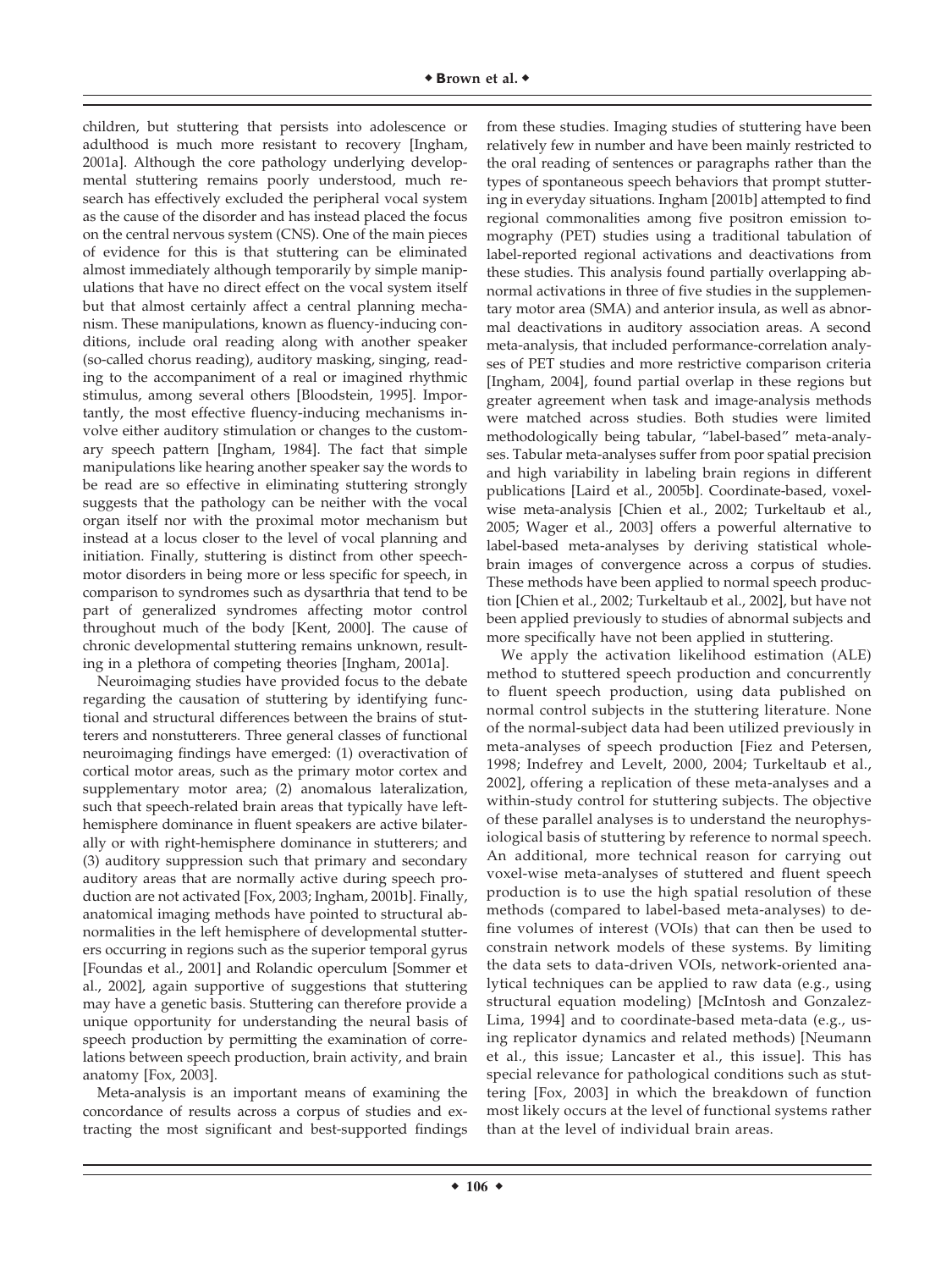| $1 - 1 - 1$                                                                                                                  |            |       |        |                                     |         |         |  |  |  |  |  |
|------------------------------------------------------------------------------------------------------------------------------|------------|-------|--------|-------------------------------------|---------|---------|--|--|--|--|--|
| Reference                                                                                                                    | Modality   | n     | Gender | Vocal task                          | Control | Stutter |  |  |  |  |  |
| Fox et al., 1996                                                                                                             | PET        | 10/10 | М      | Paragraph reading                   | Rest    | Yes     |  |  |  |  |  |
| <b>PET</b><br>M/F<br>Braun et al., 1997<br>18/20<br>Spontaneous narrative + Sentence<br>Orolaryngeal control<br>construction |            |       |        |                                     |         | Yes     |  |  |  |  |  |
|                                                                                                                              |            |       |        | Correlations w/dysfluency           |         | Yes     |  |  |  |  |  |
| Fox et al., 2000                                                                                                             | <b>PET</b> | 10/10 | M      | Correlations w/stutter rate         |         |         |  |  |  |  |  |
| De Nil et al., 2000                                                                                                          | PET        | 10/10 | M      | Word reading<br>Silent reading      |         |         |  |  |  |  |  |
| De Nil et al., 2003                                                                                                          | PET        | 13/10 | M      | Visual baseline<br>Word reading     |         |         |  |  |  |  |  |
| Neumann et al., 2003                                                                                                         | fMRI       | 16/16 | M      | Sentence reading<br>Visual baseline |         |         |  |  |  |  |  |
| Preibisch et al., 2003                                                                                                       | fMRI       | 16/16 | M      | Sentence reading<br>Visual baseline |         |         |  |  |  |  |  |
| Ingham et al., 2004                                                                                                          | PET        | 10/10 | F      | Correlations w/stutter rate         |         | Yes     |  |  |  |  |  |

#### **TABLE I. Studies included in the meta-analysis**

Eight studies were included in the two ALE meta-analyses. For n, the first number represents the number of *stutterer* subjects, and the second number represents the number of fluent *control* subjects. All studies except that of Braun et al. [1997] had subjects of one gender. Three studies [Braun et al., 1997; Fox et al., 2000; Ingham et al., 2004] include performance correlations with stuttering/dysfluency rate. Only half of the studies elicited stuttering in the stuttering subjects. Those happened to be the ones that employed the more extensive reading/speaking tasks, such as paragraph reading or spontaneous narration. For Braun et al. [1997] and Ingham et al. [2004], the correlation data contributes exclusively to the stuttering meta-analysis. For Fox et al. [2000], positive correlations with syllable rate are used for the control subjects as well.

#### **MATERIALS AND METHODS**

#### **Inclusion Criteria for Articles**

Two parallel meta-analyses of eight studies were carried out using ALE analysis, one with the stutterer subjects and one with the control subjects (Table I). The same set of tasks and contrasts was used for both groups, making the two analyses overall comparable (but see caveats in following paragraph). None of these studies had been included in the three previous meta-analyses of speech production [Fiez and Petersen, 1998; Indefrey and Levelt, 2000, 2004; Turkeltaub et al., 2002]. Although the stuttering literature is quite small, several articles were excluded from the meta-analysis. Our inclusion criteria were that: (1) the studies presented coordinate-based analyses of the data; (2) all or most of the brain was imaged; and (3) overt speech was used as part of the task. Using these criteria, the following stuttering articles had to be excluded: Wu et al. [1995] and Van Borsel et al. [2003] because neither reported spatial coordinates for brain locations; De Nil et al. [2001], because only a fraction of the brain was imaged; and Ingham et al. [2000], because only covert speech was employed. As an aside, gender was not a factor in this meta-analysis. Most articles looked at male subjects in both groups (see Table I), and so the metaanalysis has a disproportionate emphasis on male brains. As stuttering mechanisms seem quite variable across the genders [Ingham et al., 2004], it will be important that future studies address gender effects in greater detail.

In addition to including foci for brain activations, the metaanalyses include voxels showing positive correlations with either stuttering rate (stutterers) or syllable rate (controls) during connected speech. For Fox et al. [2000], comparable correlation data was present for both groups. For Braun et al. [1997] and Ingham et al. [2004], correlation data was presented only for the stutterers. Because Braun et al. [1997] included activation data (but not performance correlations) for the controls, it contributed coordinates to the analysis of the controls. The study of Ingham et al. [2004], based on correlations only, was the one article that contributed coordinates exclusively to stutterers and not controls. Finally, no deactivations or negative correlations were examined in this study, mainly because the number of foci across the eight studies was insufficient to do a reliable analysis.

#### **ALE Analysis**

Coordinates from conditional contrasts or performance correlations were taken from the original publications. Montreal Neurological Institute (MNI) coordinates were converted to Talairach coordinates using the Brett transform [Brett, 1999]. ALE meta-analysis was carried out on this data as described by Turkeltaub et al. [2002], using a full-width at half-maximum (FWHM) of 10 mm as based on a modification of Laird et al. [2005b]. Statistical significance was determined using a permutation test of randomly distributed foci. Five thousand permutations were computed using the same FWHM value and the same number of foci used in computing the ALE values. The test was corrected for multiple comparisons using the false discovery rate (FDR) method [Genovese et al., 2002]. All data processing was carried out using an in-house Java version of ALE developed at the Research Imaging Center (available at http://brainmap.org/ale). The ALE maps presented in Figure 1 are shown overlaid onto an anatomical template generated by spatially normalizing the International Consortium for Brain Mapping (ICBM) template to Talairach space [Kochunov et al., 2002].

#### **Between-Group ALE Comparison**

To create a comparison between the ALE maps for the stutterers and controls, their respective ALE maps were subtracted from one another and a permutation test was run on the subtracted maps to obtain the appropriate threshold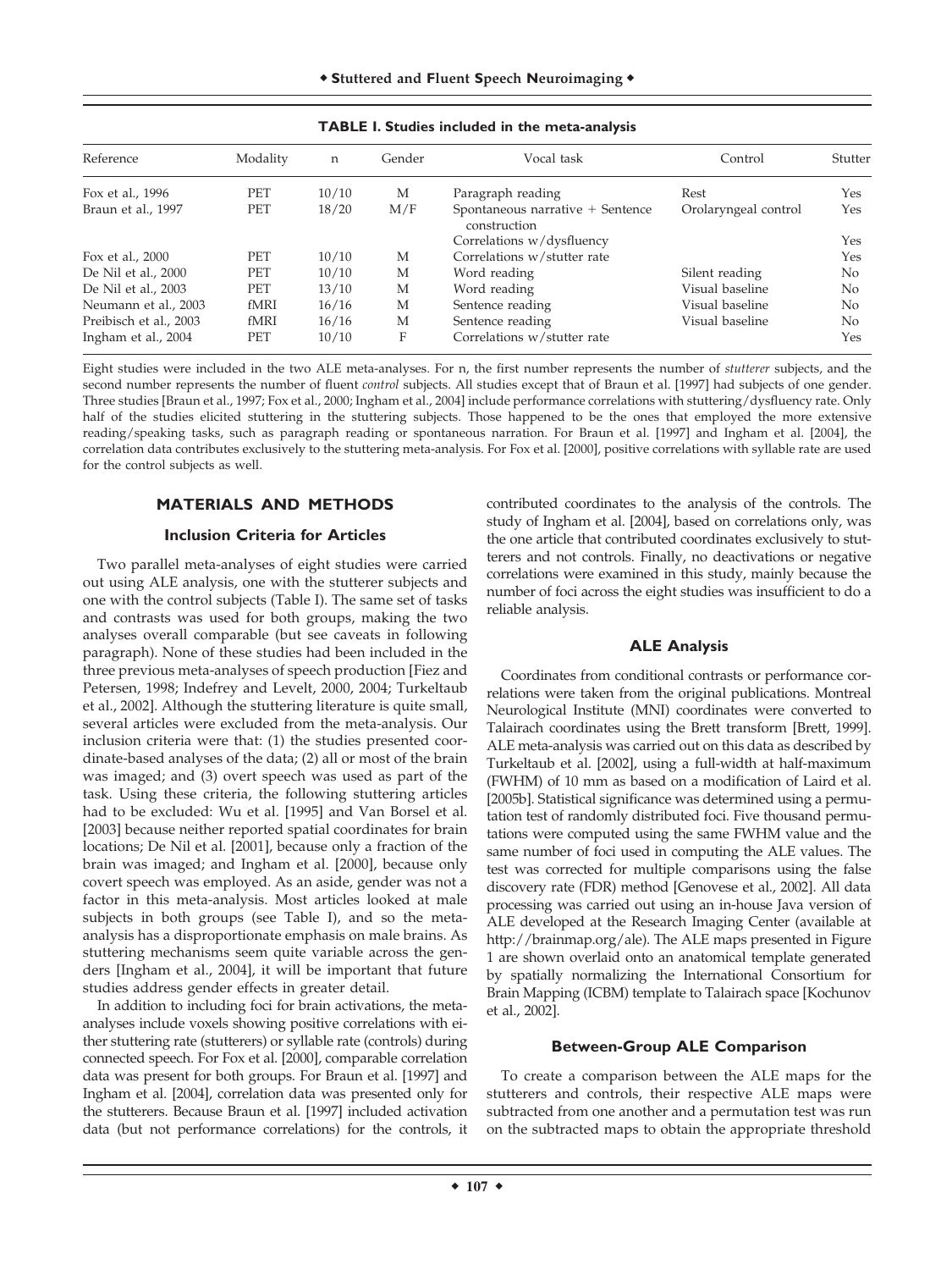

**Figure 1.**

Axial slices demonstrating major ALE foci from the two metaanalyses. **a:** Major ALE foci for the fluent controls. Principal sites of activation are labeled; bilateral cortical activations are labeled on only one side of the brain. **b:** Major ALE foci for the stuttering subjects. The labels highlight activations seen uniquely in the stuttering group. **c:** Group comparison of the ALE foci from the two groups. For this panel only, orange indicates stutterers  $>$  controls, and blue indicates controls  $>$  stutterers (the latter seen only for the superior temporal sulcus). Labels highlight the vocal-motor areas shown by the meta-analysis to have large cross-laboratory

for significance  $(P < 0.05)$ , as described in Laird et al. [2005b].

#### **Region-of-Interest Analysis of ALE Clusters**

Once the two ALE meta-analyses for the studies were complete, the BrainMap database (www.brainmap.org) was searched to determine the foci from the original datasets that were located within a region-of-interest (ROI) that was defined by the extent of various clusters from the two metaanalyses. Eleven clusters that showed interesting betweengroup differences were subjected to ROI analysis. The bounding box of the ROIs was obtained from the ALE map  $(P < 0.05)$ . Once the coordinates that fell within the bounding box were determined, they were inspected to verify the ones that actually fell within the appropriate cluster border. concordance. The bilateral auditory areas, present in controls but absent in the stutterers, are below threshold in the group comparison. The Talairach coordinates for the slices are shown at the bottom of the figure. The same set of seven slices is shown in all three panels. The left side of a slice is the left side of the brain. The threshold for all analyses is  $P < 0.05$ . STS, superior temporal sulcus; RO, Rolandic operculum; M1, primary motor cortex; SMA, supplementary motor area; Vermis III, the medial portion of lobule III of the cerebellum; FO, frontal operculum/anterior insula; SMG, supramarginal gyrus; CMA, cingulate motor area.

#### **RESULTS**

Two ALE meta-analyses were carried out using activation data or performance correlations for the same tasks in both groups (but see caveats in the Methods section). In total, 154 foci were analyzed for stutterers and 73 for controls. This markedly larger number of foci for stutterers compared to that for controls is in agreement with virtually all imaging studies in the stuttering literature, showing more areas of activation and a wider distribution of these areas for stutterers relative to controls when performing the same tasks. Such differences are seen even when behavioral performance is equated across groups, such as when fluencyinducing manipulations (e.g., chorus reading and treatment programs) are employed to eliminate stuttering [Fox et al., 1996; Ingham et al., 2003; Neumann et al., 2003].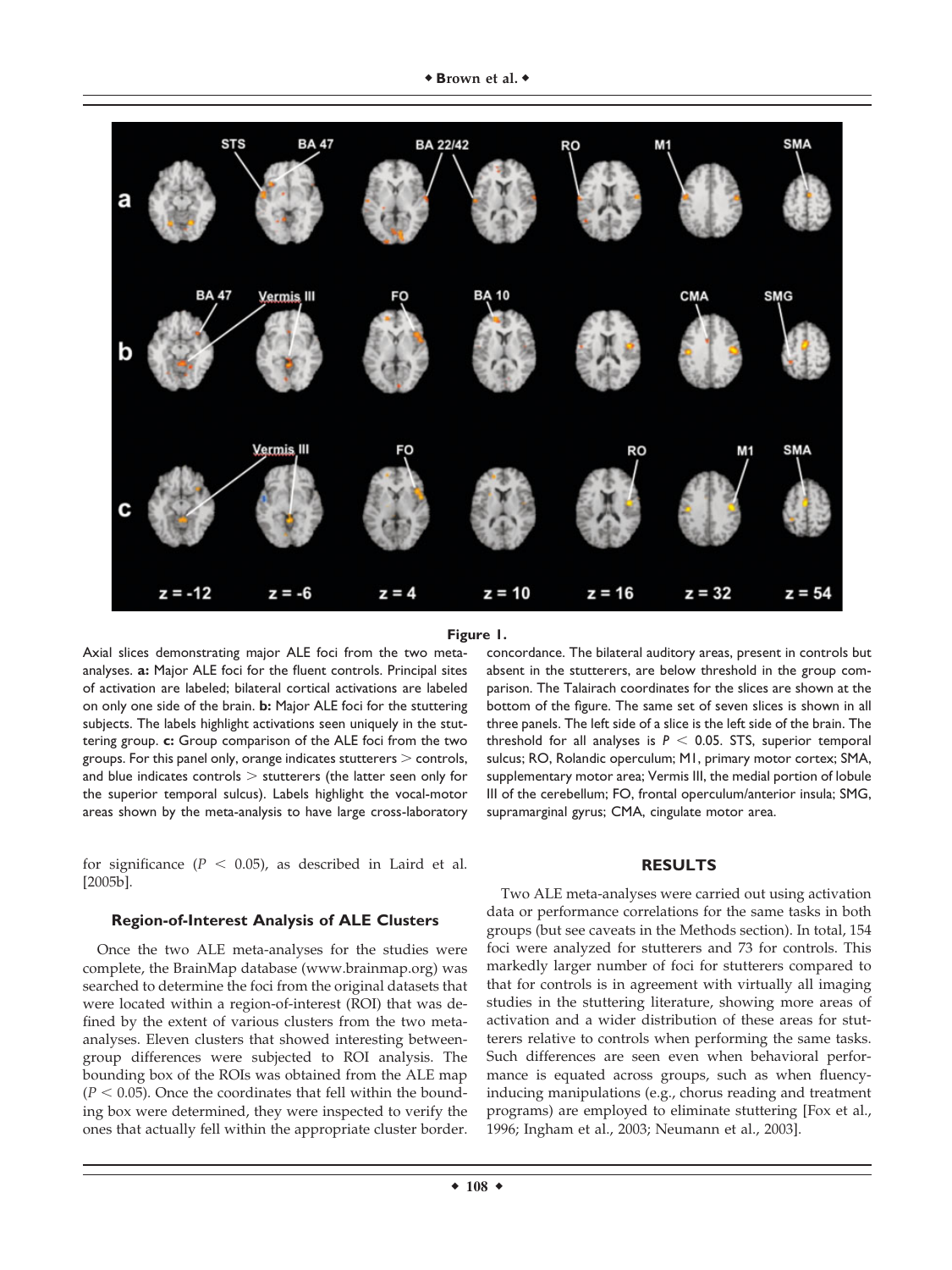| Lobe       | Region                           | y<br>$\boldsymbol{\mathsf{x}}$ |       | Z     | ALE $(\times 10^3)$ | Size $(mm^3)$ |  |
|------------|----------------------------------|--------------------------------|-------|-------|---------------------|---------------|--|
| Frontal    |                                  |                                |       |       |                     |               |  |
| Left       | Primary motor cortex $(4/6)$     | $-49$                          | -9    | 32    | 13.43               | 2,128         |  |
|            | Inferior frontal gyrus (47)      | $-36$                          | 19    | $-6$  | 8.15                | 408           |  |
|            | Prefrontal cortex (10)           | $-12$                          | 49    | 12    | 6.90                | 248           |  |
| Right      | Primary/premotor cortex (4/6)    | 54                             | $-10$ | 34    | 11.90               | 2,312         |  |
|            | Rolandic operculum (4/43)        | 56                             | $-8$  | 20    | 11.80               | SC            |  |
|            | Supplementary motor area (6)     | 5                              | $-2$  | 57    | 11.91               | 664           |  |
| Temporal   |                                  |                                |       |       |                     |               |  |
| Left       | Superior temporal sulcus (22/21) | $-51$                          | $-3$  | $-5$  | 9.19                | 888           |  |
|            | Superior temporal gyrus (42)     | $-58$                          | $-13$ | 11    | 8.55                | 792           |  |
| Right      | Superior temporal gyrus (22)     | 62                             | $-8$  | 8     | 7.90                | SC            |  |
| Occipital  |                                  |                                |       |       |                     |               |  |
| Left       | Cuneus (17)                      | $-18$                          | $-94$ |       | 7.27                | 488           |  |
|            | Lingual gyrus (19)               | $-10$                          | $-51$ | $-3$  | 8.13                | 432           |  |
|            | Lingual gyrus (18)               | $-4$                           | $-75$ | 4     | 7.19                | 336           |  |
|            | Lingual gyrus (19)               | $-24$                          | $-57$ | $-4$  | 6.65                | 104           |  |
| Right      | Lingual gyrus (17)               | 11                             | $-84$ | 5     | 8.24                | 752           |  |
| Cerebellum |                                  |                                |       |       |                     |               |  |
| Left       | Lobule VI                        | $-22$                          | $-63$ | $-16$ | 12.33               | 1,096         |  |
| Right      | Lobule VI                        | 18                             | $-62$ | $-15$ | 13.48               | 1,128         |  |
|            | Vermis VI                        | $\overline{4}$                 | $-71$ | $-15$ | 7.05                | 344           |  |

#### **TABLE II. Major ALE foci for the fluent control subjects**

The 17 principal ALE clusters derived from the analysis with the control subjects. After each anatomical name in the region column is the Brodmann area (BA) in parentheses. The columns labeled as x, y, and z are the Talairach coordinates for the weighted center of each cluster. The ALE score shown is the true value multiplied by  $10<sup>3</sup>$ . The right column shows the size (in mm<sup>3</sup>) of each cluster. The two righthemisphere clusters labeled as SC in the size column (namely,  $57, -9, 20$  and  $62, -8, 8$ ) are derived from the right primary motor cortex cluster at 54, -10, 34, having a cluster size of 2,312 mm<sup>3</sup>. The Rolandic operculum is listed here in the frontal lobe, although it is listed for the stuttering subjects in the parietal lobe due to a slight difference in the location of the weighted center of the cluster.

#### **Fluent Controls**

ALE images for the fluent controls are presented in Figure 1a, and the ALE scores and cluster sizes for these locations are presented in Table II. The analysis shows that most core areas of the vocal-control system highlighted in the previous meta-analyses of single-word oral reading are present, even though the analyses have no overlap in the literature covered. The main areas include the primary motor cortex, SMA, premotor cortex, Rolandic operculum (Brodmann area [BA] 4/43), left inferior frontal gyrus (BA47), cerebellar hemispheres (principally lobule VI), and bilateral auditory association areas. Primary and secondary visual areas (BA17/18/19) were also seen, reflecting the use of written text as a stimulus. No activity was seen in the frontal operculum or anterior insula. Finally, the one part of the basal ganglia showing a significant ALE score was the inferior part of the left globus pallidus (seen in Fig. 1a at slice level  $z = -6$ ). This focus is not listed in Table II because it did not meet our cluster-volume criterion of 100 mm<sup>3</sup>.

#### **Stutterers**

The results with the stutterers performing the same tasks are shown in Figure 1b and Table III, and a color-coded comparison between the stuttering group and control group is shown in Figure 1c. From a qualitative standpoint, virtually all areas seen in the ALE analysis with fluent controls were present in the analysis with stutterers, including the primary motor cortex, premotor cortex, SMA, Rolandic operculum, cerebellar hemispheres, visual association cortex, and prefrontal cortex (BA10). At a basic level, the same set of core areas involved in vocal production of read text was therefore seen in parallel in both meta-analyses. Within that core most vocal-motor areas showed larger ALE scores and cluster sizes in stutterers compared to that in controls, as highlighted in Figure 1c. Such was the case in the SMA, primary motor cortex (BA4/6), right Rolandic operculum, and cerebellar vermis (lobule VI). In fact, the strongest and largest focus in the entire analysis was seen in the right primary motor cortex for the stutterers. It was both larger and stronger than was that for the controls, and larger and stronger than the left-hemisphere coordinates were for the primary motor cortex for either group.

Next, a series of brain areas not seen in the fluent controls was found to have large concordance in the stutterers, most notably the right frontal operculum/anterior insula, left cingulate motor area, cerebellar vermis of lobule III, supramarginal gyrus bilaterally, and frontal eye fields (BA8). The most striking of this group was the right frontal operculum bordering on the anterior insula (BA45/13), which achieved both a large ALE score and a large cluster size in stutterers but had no counterpart in the control subjects. In addition, the absence of activation in the auditory association cortex (BA22/42) bilaterally in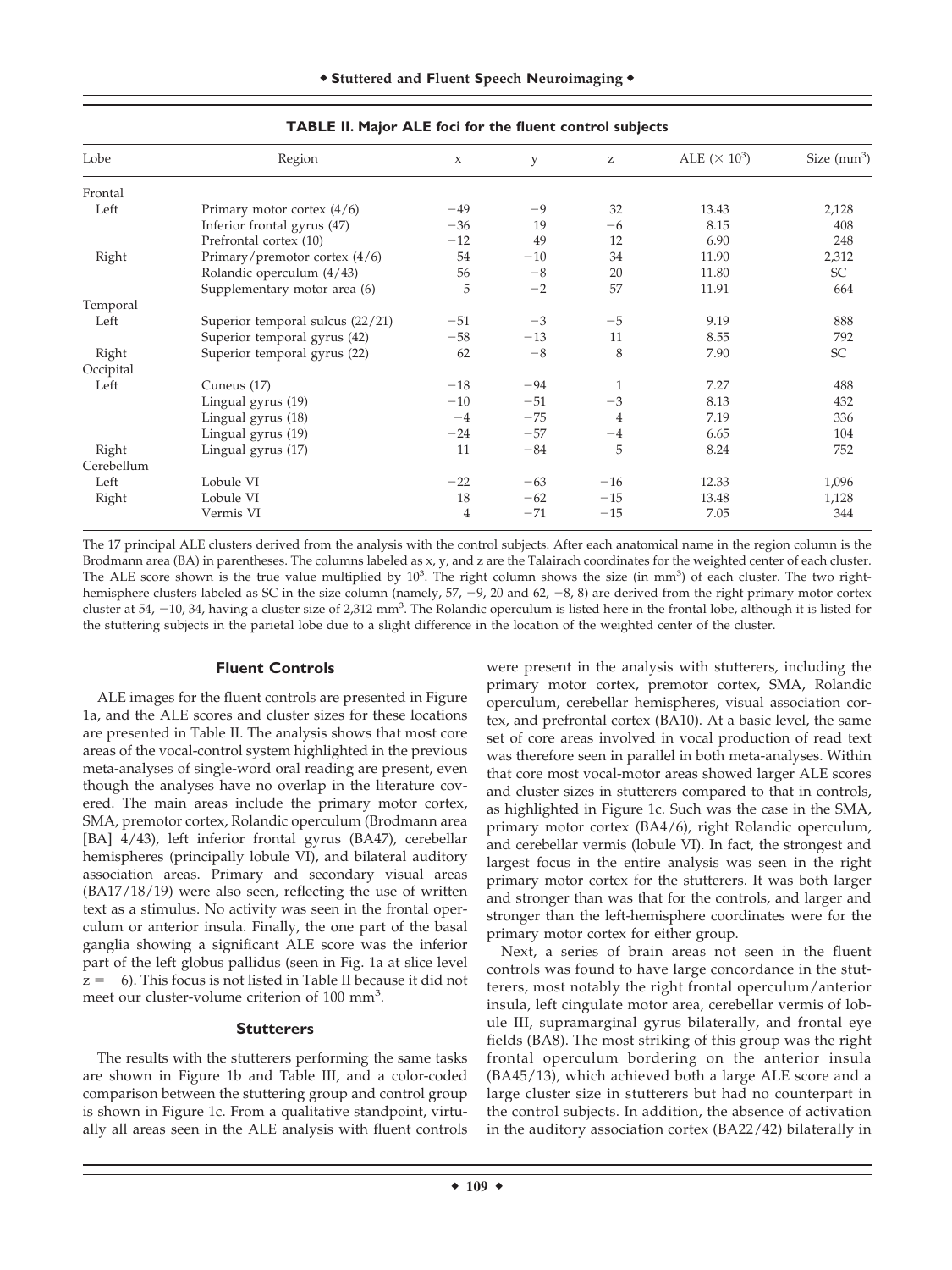| $\triangle$ Brown et al. $\triangle$ |  |  |  |
|--------------------------------------|--|--|--|
|--------------------------------------|--|--|--|

| .          |                                  |                |       |       |                                  |              |  |  |  |
|------------|----------------------------------|----------------|-------|-------|----------------------------------|--------------|--|--|--|
| Lobe       | Region                           | $\mathbf x$    | y     | Z     | ALE ( $\times$ 10 <sup>3</sup> ) | Size $(mm3)$ |  |  |  |
| Frontal    |                                  |                |       |       |                                  |              |  |  |  |
| Left       | Supplementary motor area (6)     | $-2$           | $-5$  | 54    | 16.40                            | 1,664        |  |  |  |
|            | Primary motor cortex (4)         | $-45$          | $-16$ | 31    | 15.70                            | 1,016        |  |  |  |
|            | Prefrontal cortex (10)           | $-16$          | 49    | 9     | 13.37                            | 1,008        |  |  |  |
|            | Cingulate motor area (24)        | $-6$           | 8     | 35    | 9.16                             | 256          |  |  |  |
| Right      | Primary motor cortex (4)         | 48             | $-12$ | 32    | 18.18                            | 4,112        |  |  |  |
|            | Frontal operculum/insula (45/13) | 47             | 13    | 2     | 14.14                            | 1,904        |  |  |  |
|            | Inferior frontal gyrus (47)      | 35             | 16    | $-15$ | 11.88                            | 384          |  |  |  |
|            | Superior frontal gyrus (8)       | 17             | 24    | 47    | 10.37                            | 616          |  |  |  |
|            | Premotor cortex (6)              | 35             | 13    | 46    | 8.62                             | 432          |  |  |  |
|            | Anterior cingulate (32/24)       | $\mathbf{0}$   | 21    | $-8$  | 8.21                             | 184          |  |  |  |
| Parietal   |                                  |                |       |       |                                  |              |  |  |  |
| Left       | Supramarginal gyrus (40)         | $-31$          | $-40$ | 55    | 9.21                             | 216          |  |  |  |
|            | Rolandic operculum (43/4)        | $-54$          | $-7$  | 15    | 8.50                             | 192          |  |  |  |
| Right      | Rolandic operculum (43/4)        | 44             | $-6$  | 16    | 17.40                            | SC           |  |  |  |
|            | Supramarginal gyrus (40)         | 36             | $-38$ | 49    | 10.52                            | 296          |  |  |  |
| Occipital  |                                  |                |       |       |                                  |              |  |  |  |
| Left       | Lingual gyrus (18)               | $-7$           | $-75$ | $-7$  | 9.65                             | 240          |  |  |  |
| Right      | Fusiform gyrus (19)              | 20             | $-55$ | $-14$ | 9.16                             | 288          |  |  |  |
|            | Lingual gyrus (17)               | 5              | $-86$ | 5     | 8.18                             | 200          |  |  |  |
| Temporal   |                                  |                |       |       |                                  |              |  |  |  |
| Left       | Superior temporal gyrus (22)     | $-56$          | $-24$ | 1     | 8.84                             | 208          |  |  |  |
| Cerebellum |                                  |                |       |       |                                  |              |  |  |  |
| Left       | Lobule VI                        | $-37$          | $-62$ | $-25$ | 12.54                            | 912          |  |  |  |
|            | Lobule VI                        | $-24$          | $-64$ | $-17$ | 11.98                            | 712          |  |  |  |
| Right      | Vermis III/IV                    | 3              | $-46$ | $-11$ | 14.45                            | 2,304        |  |  |  |
|            | Lobule VI                        | 12             | $-68$ | $-17$ | 13.91                            | 848          |  |  |  |
|            | Vermis VI                        | $\overline{0}$ | $-70$ | $-25$ | 10.37                            | 440          |  |  |  |

|  |  |  | TABLE III. Major ALE foci for the stuttering subjects |  |
|--|--|--|-------------------------------------------------------|--|
|  |  |  |                                                       |  |

The 23 principal ALE clusters derived from the analysis with the stuttering subjects. After each anatomical name in the region column is the Brodmann area in parentheses. Columns labeled as x, y, and z are the Talairach coordinates for the weighted center of each cluster. The ALE score shown is the true value multiplied by  $10^3$ . The right column shows the size (in mm<sup>3</sup>) of each cluster. The right parietal cluster labeled as SC in the size column (namely,  $44$ ,  $-6$ , 16) is derived from the right primary motor cortex cluster at  $48$ ,  $-12$ ,  $32$ , having a cluster size of 4,112 mm<sup>3</sup>. The Rolandic operculum is listed here in the parietal lobe, although it is listed for the control subjects in the frontal lobe due to a slight difference in the location of the weighted center of the cluster.

the stutterers was notable. This absence can be seen in comparing the stutterers and controls in Figures 1b and 1a, respectively; however, this difference did not achieve significance in the group comparison, as shown in Figure 1c. Finally, the weak left globus pallidus activation seen with controls was not seen with stutterers, nor was any other part of the basal ganglia seen to be active. Overall, the comparison of the two meta-analyses demonstrates the presence of a common core of vocal-motor areas for both groups but with the additional occurrence in stutterers of the following: (1) overactivations in these areas; (2) anomalous right-dominant lateralization in these areas; (3) additional areas of activation (motor and nonmotor) not seen in the controls (e.g., frontal operculum and vermis III); (4) an absence of auditory activations bilaterally; and (5) an absence of basal ganglia activations.

## **Region-of-Interest Analysis**

Table IV presents an ROI analysis of the significant ALE foci for stuttering subjects with regard to each of eight studies included in the meta-analysis. Eleven major clusters showing significant between-group differences were analyzed. As can be seen at the top of the table, four major laboratories contributed to this literature, as represented by city: San Antonio, Bethesda, Toronto, and Frankfurt. The critical finding from this analysis is that most of the core vocal areas, including the primary motor cortex, frontal operculum, Rolandic operculum, cingulate motor area, and cerebellar vermis III, have contributions from three of four lab groups. This is also the case for the right-lateralized motor activations in the primary motor cortex, frontal operculum, and Rolandic operculum. SMA activation was seen by only two groups; it was not scored for Braun et al. [1997] because their SMA activation sat 10 mm lateral to the peak coordinate in our analysis.

In contrast to this picture, activation in several areas outside of the core vocalization centers came principally from one or two groups, perhaps reflecting specific features of their design or analysis. As shown in the lower part of Table IV, areas such as the frontal eye fields (BA8), supramarginal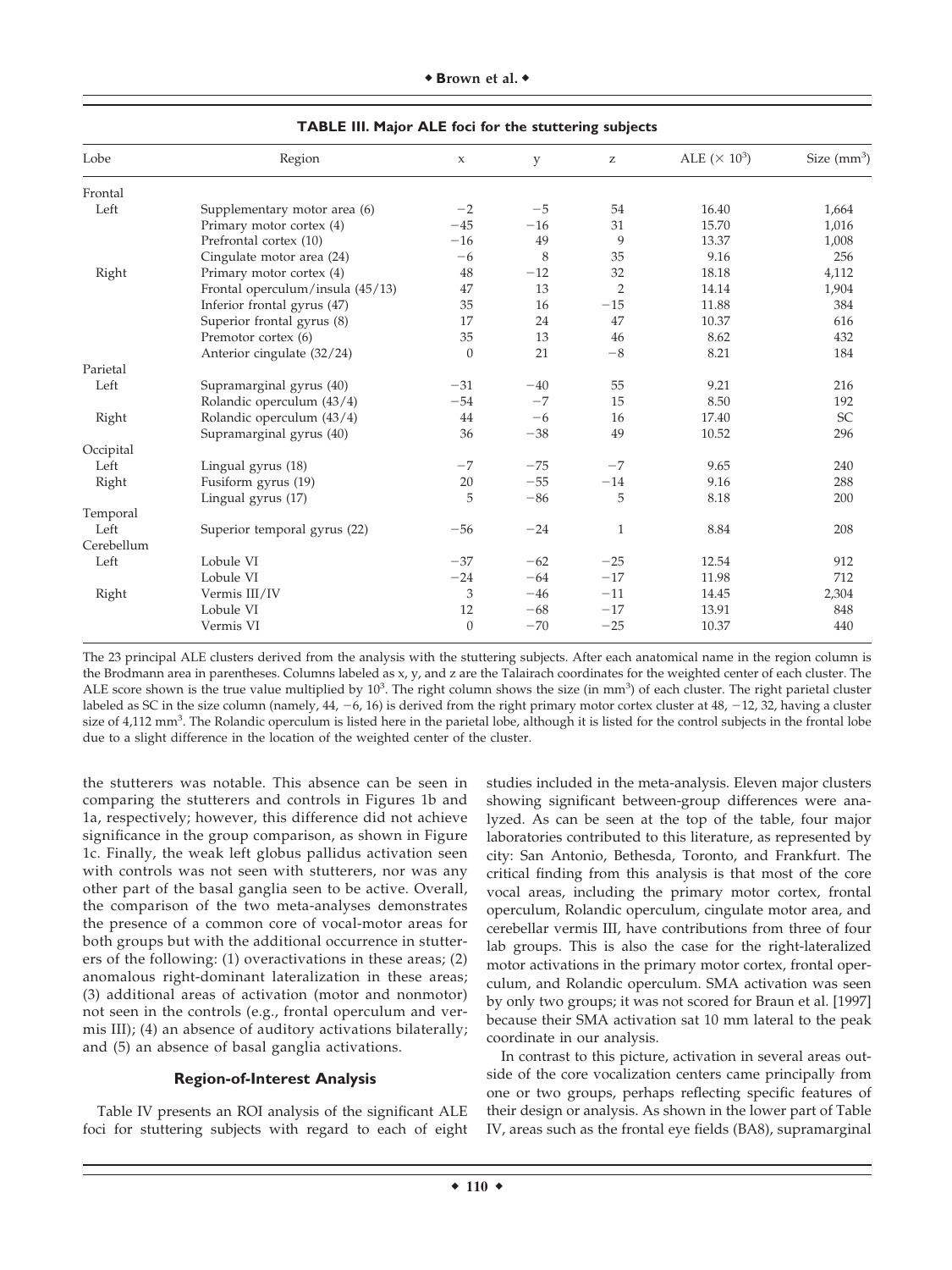|                           | San Antonio   |               |                  | Bethesda               |                  | Toronto          | Frankfurt           |                   |
|---------------------------|---------------|---------------|------------------|------------------------|------------------|------------------|---------------------|-------------------|
| Region                    | Fox<br>(1996) | Fox<br>(2000) | Ingham<br>(2004) | <b>Braun</b><br>(1997) | De Nil<br>(2000) | De Nil<br>(2003) | Prebeisch<br>(2003) | Neumann<br>(2003) |
| L motor cortex            | $^{+}$        |               |                  |                        |                  | $^{+}$           |                     |                   |
| R motor cortex            | $^{+}$        | $^{+}$        |                  |                        |                  | $\! +$           | $\! +$              |                   |
| <b>SMA</b>                | $+$           | $^{+}$        | $^{+}$           |                        | $^{+}$           |                  |                     |                   |
| R frontal operculum       | $^{+}$        | $^{+}$        | $^{+}$           |                        |                  | $\! +$           | $^{+}$              |                   |
| R Rolandic operculum      | $^{+}$        | $^{+}$        |                  |                        |                  | $^+$             | $^{+}$              |                   |
| Cerebellar vermis III     | $+$           | $^{+}$        |                  | $^{+}$                 |                  | $\! +$           |                     |                   |
| Cingulate motor area      |               |               | $^+$             |                        | $^+$             |                  |                     |                   |
| R frontal eye field       |               |               |                  | $^{+}$                 |                  |                  |                     |                   |
| R inferior frontal (BA47) |               |               |                  |                        |                  |                  |                     |                   |
| L prefrontal (BA10)       |               |               |                  | $^{+}$                 |                  |                  |                     |                   |
| L supramarginal           |               |               |                  |                        |                  |                  |                     |                   |

The eleven principal ALE foci from the stuttering analysis in the left column and the eight publications contributing to the meta-analysis along the top of the remaining columns. The eight publications come from four different laboratories, as shown by the city names listed along the top of the figure. A plus sign (+) indicates that a given publication registered an activation in the brain area listed in that row. SMA, supplementary motor area.

gyrus (BA40), and anterior inferior frontal gyrus (BA47) came principally from the Frankfurt group. Likewise, the prefrontal cortex (BA10) came exclusively from Braun et al. [1997], perhaps reflecting their unique use of formulated narratives rather than reading tasks, thereby activating brain areas for working memory and language generativity.

#### **DISCUSSION**

The results of these two ALE meta-analyses shed light on the neural basis of normal speech production and on differences between the underlying mechanisms of fluent and stuttered speech. In the case of stuttering, the use of a voxel-based meta-analysis method provides a statistical rigor and spatial precision not attained by the previous tabular meta-analyses of stuttering. This should serve as a stimulus for future investigations into interactions among ROIs identified by the meta-analyses, using network analyses such as structural equation modeling [McIntosh and Gonzalez-Lima, 1994] and replicator dynamics [Neumann et al., this issue; Lancaster et al., this issue]. In the following discussion, the meta-analysis findings are considered with respect to fluent speech and stuttered speech in sequence.

#### **Fluent Speech: Core Areas for Speech Production**

The meta-analysis with the fluent subjects presented a picture of the brain areas important for normal speech production very similar to that seen in the two previous labelbased meta-analyses of single-word reading [Fiez and Petersen, 1998; Indefrey and Levelt, 2000, 2004] as well as one voxel-based meta-analysis [Turkeltaub et al., 2002]. In fact, an inspection of the Talairach coordinates of activations in motor cortex, SMA, cerebellum, and auditory areas in our meta-analysis showed a substantial overlap with those of Turkeltaub et al. [2002] for these regions, despite the fact that no studies were common between the two analyses. These findings add support to our contention that there is a set of core areas critically important for speech production. The primary motor cortex, premotor cortex, SMA, frontal operculum, anterior insula, Rolandic operculum, cingulate motor area, basal ganglia (putamen and globus pallidus), and quadrangular lobule (lobule VI) of the cerebellum thus comprise a highly consistent set of areas activated for speech production. Likewise, the primary and secondary auditory cortices are activated reproducibly in overt reading tasks. Interestingly, this same overall set of areas is activated during wordless singing [Brown et al., 2004; Perry et al., 1999; Riecker et al., 2000], thus arguing that these areas play a general role in the control of voluntary vocalization rather than in speech alone. Based on the results of these four meta-analyses of speech production, it seems unlikely that other brain areas beyond those described herein will be found to be major components of the motor-sensory system for vocalization. Other areas seen to be active in the current meta-analysis are most likely related to nonvocal aspects of the reading tasks analyzed. For example, primary and secondary visual areas are most likely related to the use of read text as the stimulus for speech. Moreover, the activation in left BA47 might be related to lexical rather than vocal aspects of the task, as this area has been found to be active in covert picture-naming and verb-generation tasks [e.g., Thompson-Schill et al., 1999] as well as in general semantics tasks [Dapretto and Bookheimer, 1999; Preibisch et al., 2003]. In addition, BA47 is not a consistent area of activation across the four meta-analyses of speech production (see below).

#### **Stuttering: Concordance Across Studies**

As this is the first coordinate-based meta-analysis of stuttered speech, the parallel comparison with fluent speech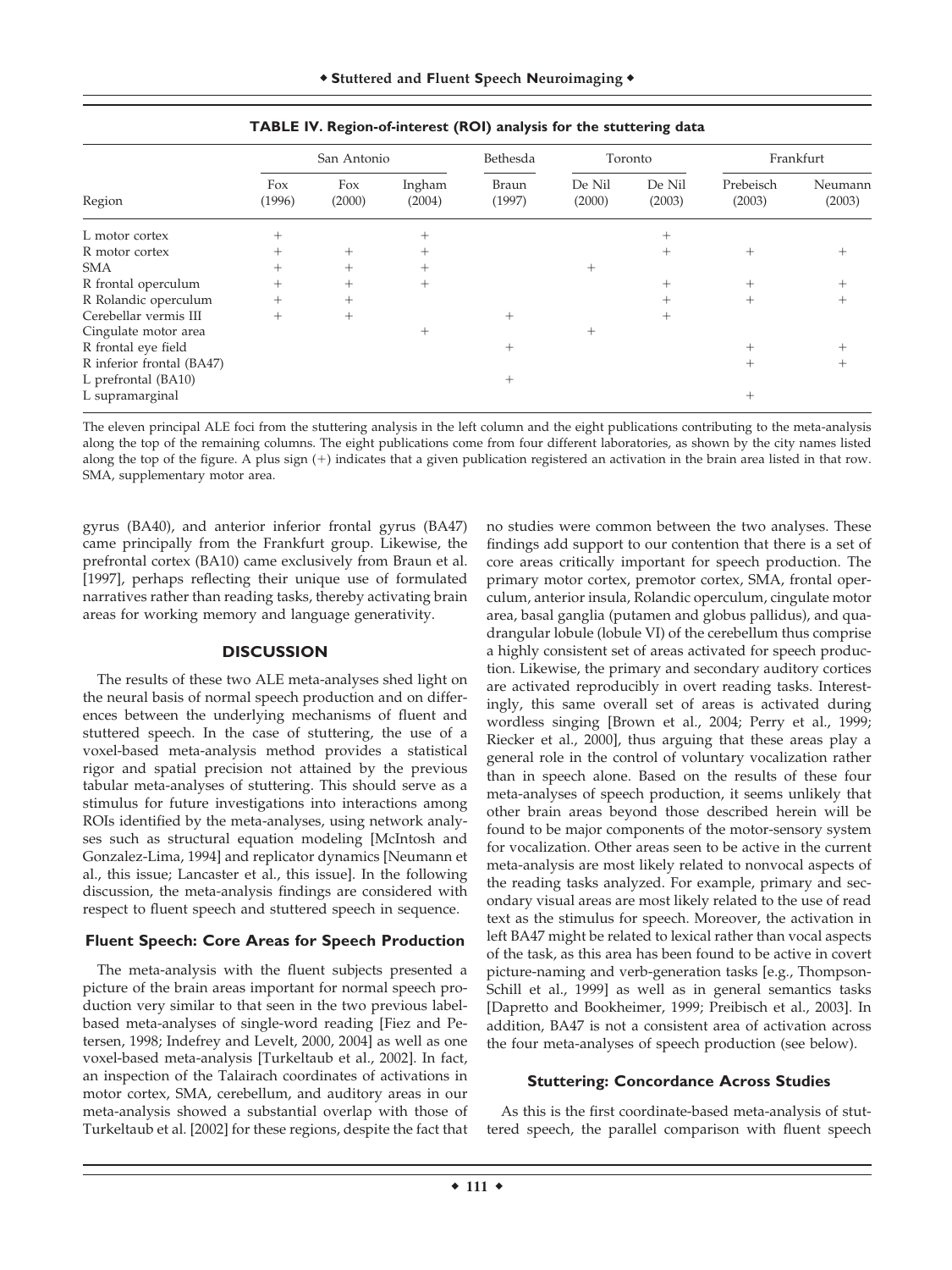provides an unprecedented opportunity to examine the pathology of stuttering. The stuttering neuroimaging literature is relatively small, yet a high degree of concordance across studies emerged when meta-analysis was carried out, thereby paving the way for establishing neural signatures of stuttering. In addition, these findings show more consistency than the earlier label-based analyses do, while at the same time validate the earlier observations of abnormal activation in the right frontal operculum/anterior insula and cerebellum coupled with deactivation in right auditory association areas [Ingham, 2001b, 2004]. The following examines a series of effects related to the neurobiology of stuttering. The most general effect is the overall increase in the number of activated brain areas in stutterers compared to that in fluent subjects carrying out the same tasks, and the more widespread distribution of these activated areas in the brain. Although such an observation does not lend itself readily to interpretation, it does show that the meta-analysis provides an accurate picture of what virtually all the imaging studies have demonstrated individually.

The series of core areas comprising the vocal system in the fluent controls was also seen in the meta-analysis of stuttering, including the primary motor cortex, premotor cortex, SMA, Rolandic operculum, and cerebellum (hemispheres and vermis of lobule VI). Stuttered speech therefore depends, at least to a large degree, on the same series of core areas important for speech in general. This is in contrast to a model in which stuttering might occur through some alternative vocalization route (e.g., cingulate vocalization areas). But beyond this general level of commonality, three points of difference are observed. First, compared to the results with the fluent controls, there is an increase in activation in lateral vocal-motor areas (especially in the right hemisphere) and decrease in activation in auditory areas (bilaterally). Second, this is accompanied by a laterality shift that brings the balance of activity toward the right hemisphere, i.e., through a reduction of activity in left-hemisphere areas (primary motor cortex, auditory cortex, and Rolandic operculum) and an increase in activity in righthemisphere areas (frontal operculum and Rolandic operculum). This general pattern of brain activity emerges as a rightward shift in cerebral activation. This is consistent with the findings of numerous preimaging studies of developmental stuttering [see Moore, 1993]. Finally, there is prominent overactivity in three medial motor structures: SMA, cingulate motor area, and cerebellar vermis (both lobules VI and III).

An important objective of a meta-analysis is not only to provide a picture of concordance across a corpus of studies but a sense of which studies find activations in which areas, and to attempt to correlate them with task-specific effects [see Laird et al., 2005a]. The critical finding from the ROI analysis was that most core vocal areas, including the primary motor cortex, frontal operculum, Rolandic operculum, cingulate motor area, and cerebellar vermis, had contributions from three of four lab groups. Importantly, this was also the case for the right-lateralized motor activations in the primary motor cortex, frontal operculum, and Rolandic operculum. SMA activation was seen by only two groups; it was not scored for Braun et al. [1997] because their SMA activation sat 10 mm lateral to the peak coordinate in our analysis. In contrast to this picture, activation in several areas outside of the core vocalization centers came principally from one or two groups, including the prefrontal cortex (BA10), the frontal eye fields (BA8), supramarginal gyrus (BA40), and anterior inferior frontal gyrus (BA47). Activity in right BA47, in particular, was argued by Preibisch et al. [2003] to be a negative correlate of stuttering severity. Comparable activity in this area was seen by them in both a visual semantics task and a reading task, therefore arguing that the role of right BA47 was tied more closely in with semantics function than with vocalization (see above). In any case, this area did not show strong concordance across the studies in the meta-analysis.

The overall picture from the ROI analysis was a robust concordance across laboratories in the core motor areas and lesser concordance outside of these areas. This is perhaps the most desirable outcome that the meta-analysis could have provided for the stuttering field. This result was not influenced by the presence or absence of stuttering in a particular study. The effect was seen in studies that both elicited stuttering (the San Antonio and Bethesda studies) and those that did not (the Toronto and Frankfurt studies). The meta-analysis was thus more successful at providing a general picture of a stutterer phenotype than at pinpointing a profile of activity uniquely associated with stuttered speech. Clearly, a much larger corpus of studies is needed to dissect such effects.

#### **Neural Signatures of Stuttering**

Whereas several of the stuttering effects described above involved relative changes in activity or laterality between stutterers and fluent controls, the meta-analyses highlighted three neural signatures that seemed more or less specific to the stuttering group: (1) overactivation in the right frontal operculum/anterior insula; (2) absence of activation in auditory areas bilaterally; and (3) overactivation in the vermal region of lobule III of the cerebellum. These three signatures will now be described in more detail.

Activity in the right frontal operculum/anterior insula (BA45/13) stood out as being unique in our analysis in two respects. First, unlike other lateral motor areas such as the primary motor cortex and Rolandic operculum, activity was found exclusively in the right hemisphere. Second, again unlike the primary motor cortex and Rolandic operculum, activity was found uniquely in the stutterers. In the dataset of Fox et al. [1996], activation in the frontal operculum/ insula was much higher during stutter-filled solo reading than during stutter-free chorus reading. Moreover, in the treatment study of Neumann et al. [2003], activation was present before treatment but was eliminated after treatment. Activity in this right-hemisphere region during reading tasks therefore may be a strong marker of stutterer status.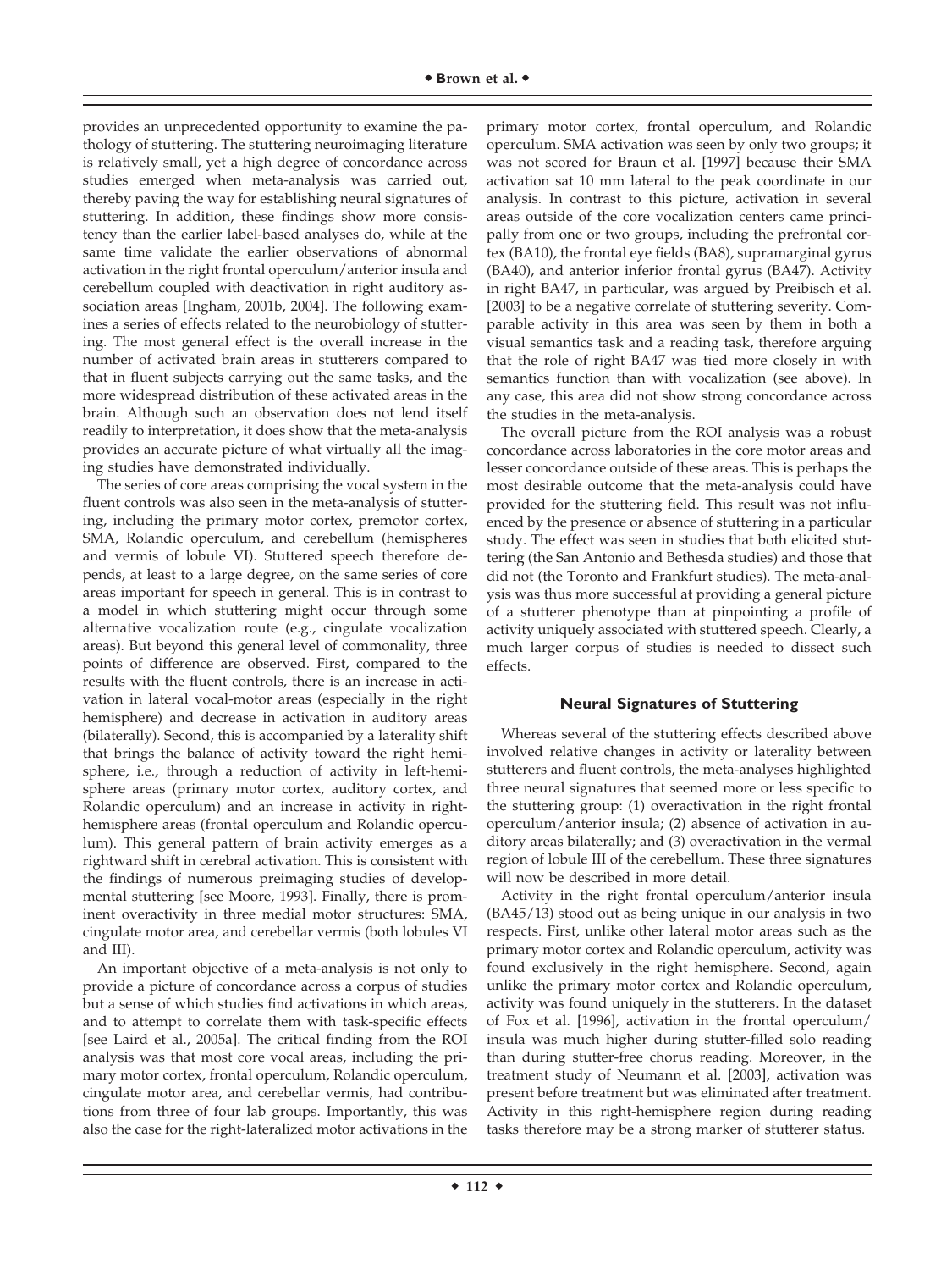Although the frontal operculum of the left hemisphere has well-established functional linkages with speech [Ackermann and Riecker, 2004] and language processes [Friederici et al., 2000], and even with manual imitation [Iacoboni et al., 1999], the functional role of the right frontal operculum is far more elusive. Results from several lines of research suggest that one common link may be the processing of vocal fundamental frequency during both production and perception. Activity in the right frontal operculum and anterior insula are prominent during wordless singing tasks [Perry et al., 1999; Riecker et al., 2000], including vocal imitation of pitch sequences [Brown et al., 2004]. Regarding speech, activity in the right frontal operculum and anterior insula is associated most closely with prosody tasks. For example, Hesling et al. [2004] found right-sided BA44 activity when they contrasted "expressive" presentation of a 30-s reading passage with a "flat" presentation in which the fundamental frequency contours were reduced greatly. Likewise, Meyer et al. [2004] demonstrated activation in the right frontal operculum (BA44) when subjects listened to degraded speech stimuli that preserved the intonational (melodic) properties but not segmental properties of speech, as contrasted to normal speech. Wildgruber et al. [2004] found bilateral activations in the frontal operculum on discrimination tasks for both affective and linguistic prosody; their right-hemisphere activations were located in BA45/46. Much neuropsychological evidence suggests that the right hemisphere may be dominant for production and perception of affective speech prosody [reviewed in Wymer et al., 2002]. Production and perception of vocal fundamental frequency therefore seems mediated, at least in part, by the right frontal operculum/ anterior insula. Abnormal activity in this region might contribute to aberrant phonological processing in stuttering. Another point relevant to aberrant phonology is the strong inhibition of auditory areas during oral reading (see below). In classical models of speech production, the frontal operculum is the recipient of projection fibers originating in the posterior part of the superior temporal gyrus that travel through the superior longitudinal (arcuate) fasciculus to the frontal lobe [Catani et al., 2002]. Overactivation of the right frontal operculum coupled with inhibition of right (and left) auditory areas therefore might represent a disrupted functional connectivity between auditory and motor areas during speech planning in stutterers. Another reason for highlighting the importance of frontal operculum/anterior insula to stuttering is the evidence that it is also abnormally active (bilaterally) in Tourette's syndrome and that tic frequency may correlate with activity in this and other speechrelated regions [Stern et al., 2000]. Tourette's syndrome has been related frequently to developmental stuttering because of its similar developmental pattern, responsiveness to related stimuli, and comorbidity with stuttering [Comings and Comings, 1994; Abwender et al., 1998].

The second important signature of stuttering is the reduction in activity in auditory areas during vocalization tasks, especially because all previous meta-analyses of vocal production, as well as our own meta-analysis with the control group, showed prominent and generally bilateral activations during overt speech. The inhibitory effect in stutterers was difficult to assess with the ALE meta-analysis, because it did not include deactivations or negative correlations [Ingham, 2001b]. It is therefore important to consider the literature suggestions of a fundamental abnormality in auditory areas during overt reading tasks, as compared to fluent controls. Fox et al. [1996] was the first study to show that stutterers have marked reductions in superior temporal lobe activations, and even deactivations, during reading tasks. This was followed up by data showing negative correlations between stuttering rate and auditory activations in male [Fox et al., 2000] and female [Ingham et al., 2004] cohorts. Braun et al. [1997] showed not only bilateral deactivations in auditory areas in stutterers during dysfluency-inducing tasks but strong negative correlations between dysfluency and activation in right hemisphere auditory areas. In a study not included in the meta-analysis because it did not report coordinates, Van Borsel et al. [2003] found an absence of activations bilaterally in auditory areas in stutterers on an overt speech task for which controls demonstrated strong activations bilaterally. In De Nil et al. [2000], for the contrast of oral reading minus silent reading, nonstutterers showed only left auditory activations (BA22) whereas stutterers showed only right auditory activations, and the group comparison of nonstutterers minus stutterers had significant signal in left auditory association cortex. For the functional magnetic resonance imaging (fMRI) studies of Neumann et al. [2003] and Preibisch et al. [2003], only group comparisons were reported and thus it is more difficult to assess taskdependent auditory effects within groups. Neumann et al. [2003] reported that bilateral BA22 was more active in people who stuttered less severely than it was in those with more severe stuttering (based on clinical assessment), demonstrating that auditory activations seem to correlate negatively with stuttering severity. Stager et al. [2003] showed that activity in auditory areas bilaterally was greater during fluency-inducing than during dysfluency-inducing conditions, a result that parallels findings by Fox et al. [1996] on chorus reading. The only study to provide no indication of an auditory effect in stutterers is the treatment study of De Nil et al. [2003]. The nonstuttering control subjects in that study showed neither primary motor nor auditory activations during overt reading, and so the data with the stutterers might be equally difficult to interpret. Looking at the group comparison in the meta-analysis (Fig. 1c), the area that showed the largest inter-group difference (at  $z$  of  $-6$ ) is a part of the superior temporal sulcus situated just anterior to those areas found to have voice-selective auditory representations [Belin et al., 2000, 2002]. In sum, the published literature supports a robust auditory inhibitory effect in stutterers, which is consistent with the meta-analysis results. The inhibition of auditory activity seems amplified by the amount of stuttering during a reading task and by clinical assessment of stuttering severity, and seems ameliorated by fluency-inducing manipulations and perhaps treatment. This might be one of the most distinctive markers of stut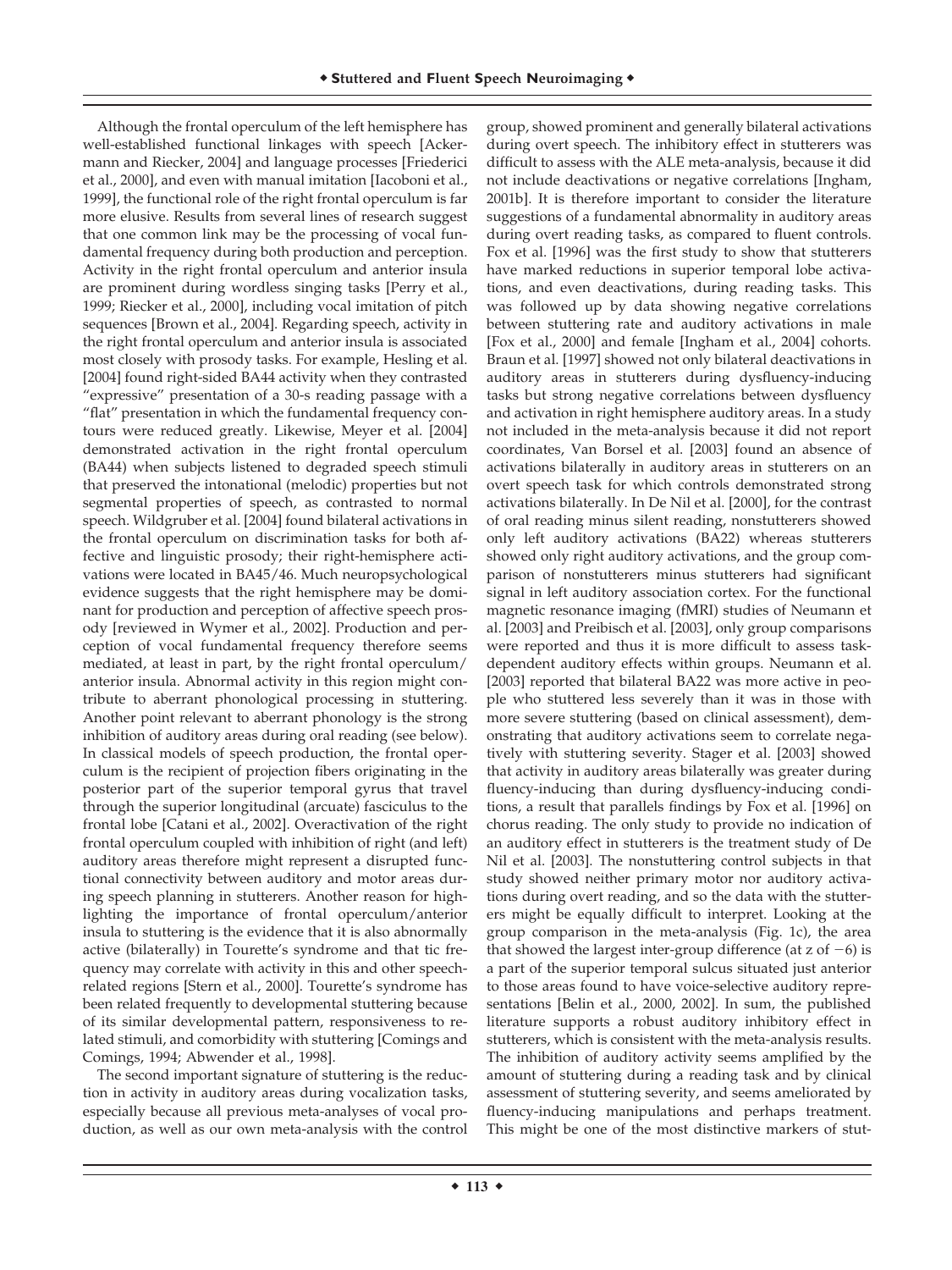tering in the neuroimaging literature [Ingham, 2001b]. It remains an open question as to whether such auditory inhibitions occur only during self-produced speech or during auditory perception in general.

Third, activity in the vermal part of lobule III stood out as a unique activation in the stuttering group. Cerebellar activations during overt vocalization generally occur in lobule VI (the quadrangular lobule) and the associated vermis [Brown et al., 2004; Perry et al., 1999; Turkeltaub et al., 2002], as was seen in our meta-analysis with the control subjects (see Table II). For Fiez and Petersen [1998], midline cerebellar activity was seen slightly more anteriorly, in lobule V. In contrast to this, activity in lobule III was not generally seen with vocalization tasks in normal subjects; however, it seemed to be found with chronic developmental stutterers. In the dataset of Fox et al. [1996], the principal midline cerebellar activity for the stutterers was in vermis VI during stutter-free chorus reading; activity in vermis III was only seen during stutter-filled solo reading. Likewise, Braun et al. [1997] observed activity in vermis III during their stutterfilled dysfluency tasks but not during their stutter-free fluency tasks; no activity was detected in their control subjects. De Nil et al. [2003] observed activity in vermis III in their stutterer subjects before a treatment program but not at any point after treatment. Control subjects showed activity in lobule VI but not lobule III. These results overall suggest that activity in vermis III might not only be a marker for stutterer status but also one for stuttered speech as well. One point that raises doubts about the significance of vermis III for actual stuttering is that it did not show positive correlations with stutter rate in either the male or female cohorts in the San Antonio datasets [Fox et al., 2000; Ingham et al., 2004]. Correlations with the cerebellar midline were only seen with vermis VI. Vermis VI and the hemispheric portion of lobule VI have known somatotopic representations for the lips and tongue [Grodd et al., 2001]; therefore, their activation during oral reading tasks is readily explainable in terms of a motor map of the cerebellum. In contrast, vermis III does not have any functional properties attributed to it in somatotopy studies [Grodd et al., 2001]; therefore, its unique activation in stutterers during reading tasks is intriguing and in need of further investigation.

A comment about the basal ganglia is in order because this set of structures has been implicated in stuttering for many decades. Alm [2004], in reviewing a large literature about stuttering and the basal ganglia, proposed a model in which the core dysfunction of stuttering was suggested to be an "impaired ability of the basal ganglia to produce timing cues for the initiation" of speech motor activity (p. 325). Unfortunately, this proposal provided no predictions about whether particular nuclei/circuits of the basal ganglia would be over- or underactivated during stuttering. The meta-analysis data did not provide strong indications either favoring or opposing this model. Essentially, a weak globus pallidus activation seen with the controls was eliminated in the stutterers. This absence of basal ganglia effects is surprising given the established role of the left putamen in

vocalization, both for speech [Klein et al., 1994; Turkeltaub et al., 2002; Wildgruber et al., 2001] and for song [Brown et al., 2004]. Perhaps the most basal ganglia-specific effect seen in the meta-analysis was the overactivation of the SMA (as well as cingulate motor area) in stutterers. The SMA is associated traditionally with internal generation of motor activity and is often activated during mental imagery tasks, including imagery of stuttered speech [Ingham et al., 2000]. An observation of SMA overactivation must be seen in light of the reading tasks carried out in the studies for the meta-analysis, which were very much externally cued (i.e., by the text to be read). The spontaneous narrative task in Braun et al. [1997] was perhaps the closest thing to an internally-cued speech task in the meta-analysis. They did in fact observe SMA activations (10 mm lateral to the ALE focus for the SMA), although at a reduced level in stutterers compared to that in controls. Although the basal ganglia may certainly be playing a contributing role in stuttering, this role is in need of elucidation in future studies.

## **Efference Copy: A Unifying Hypothesis**

As stated previously, the three most salient characteristics of stuttering to emerge from this meta-analysis were overactivation in the right frontal operculum/anterior insula, absence of activation in auditory areas bilaterally, and overactivation in the vermal region of lobule III of the cerebellum. There are key questions to be addressed. Why are two of the abnormalities hyperactivity, whereas the third is underactivity? Are the three phenomena independent or linked? A tentative answer to both of these questions can be provided by invoking the phenomenon of efference copy, as follows.

Efference copy can be defined as a feed-forward projection of a motor plan, at the movement of movement-plan initiation onto the sensory system(s), in which perceptual feedback is anticipated to occur as a consequence of the movement. Efference copy was proposed initially in the context of perceptual constancy [von Holst and Mittelstaedt, 1950], i.e., that the visual scene remains continuous during eye movements. It has also been cited in explanation of the well-known observation that we cannot tickle ourselves [Blakemore et al., 1999; Weiskrantz et al., 1971]. The signal projected to the perceptual region receiving the efference copy is inhibitory, as the net effect is an attenuation of the perceptual response. For example, in the somatosensory system Leube et al. [2003] showed that "predictions generated in motor areas attenuate sensory areas." In the speech system, Houde et al. [2002], reported that, "during speech production, the auditory cortex (1) attenuates its sensitivity and (2) modulates its activity as a function of the expected acoustic feedback" (p. 1125). Others have reported similar effects using other imaging modalities [Curio et al., 2000; Numminen and Curio, 1999]. Such findings have led to the conclusion that efference copy applies to motor control in general [Haruno et al., 2001]. Max et al. [2004] have also considered its role in stuttering, albeit not as described below.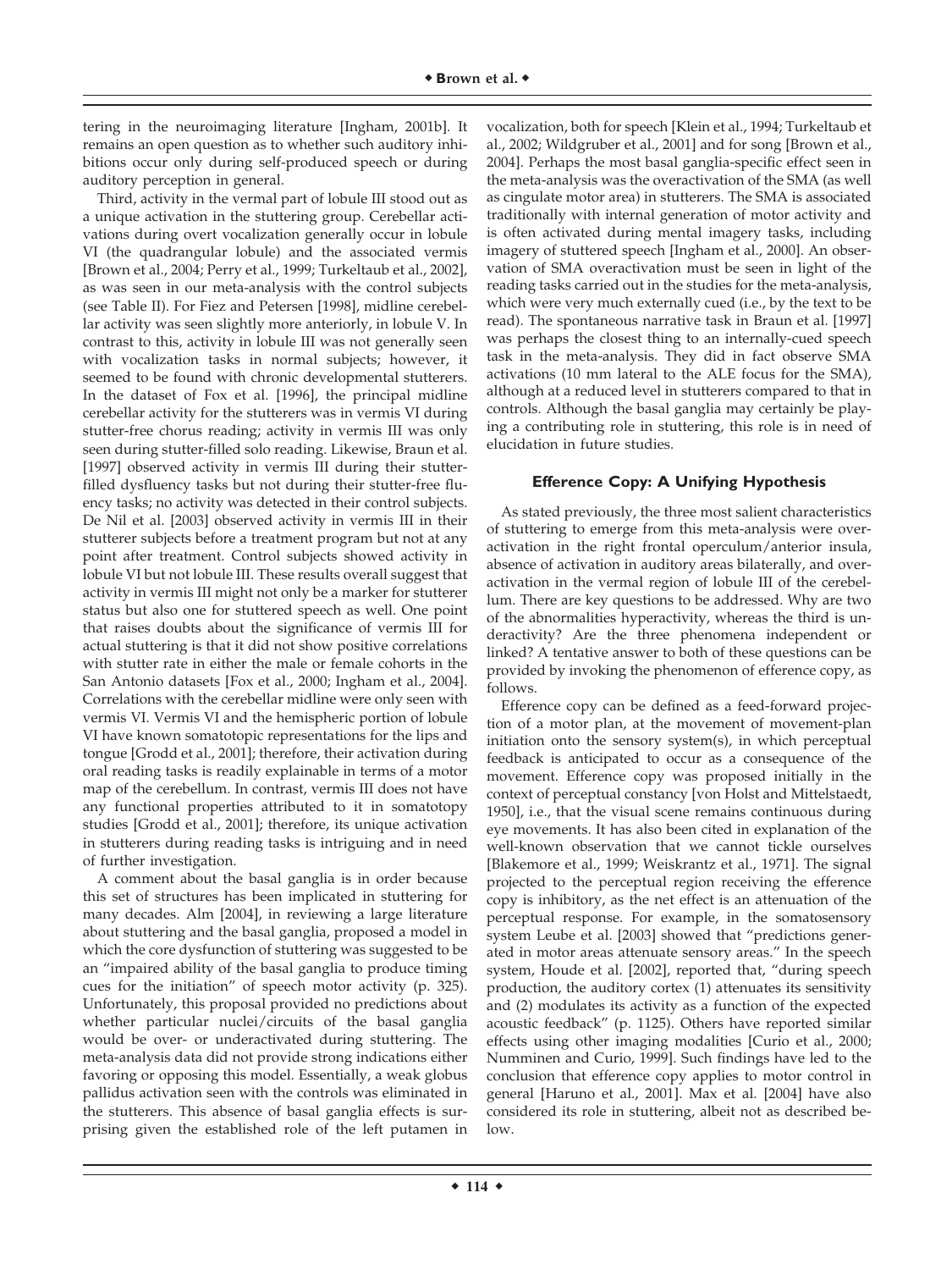In stuttering, the most characteristic performance abnormality is the failure to properly initiate the speech-motor plan. This is not likely a defect of motor programming per se, as developmental stutterers do not exhibit dysarthria, oral dyspraxia, or other signs of an incorrect mental model of the desired movement, nor is this an abnormality of the motor execution system (motor cortex, basal ganglia, lower motor neurons), as there is no oral weakness, slowness, spasticity, tremor, or hypophonia. The problem is limited to successful initiation of the motor program. Importantly, stuttering is usually exhibited as a repetition of the initial sound of a word. In the context of efference copy, this would suggest that the perceptual prediction (of speech sounds) is being delivered repeatedly to the auditory system as an inhibitory signal that will attenuate the effects of any successful utterances. Furthermore, if stuttering is sufficiently severe, inhibition of auditory areas below baseline should occur and has been reported [Fox et al., 1996]. Efference copy thus can readily explain the noted lack of speech-related auditory activations in stutterers.

The motor-system overactivity observed in stuttering has two potential explanations. First, repeated initiation of the speech-motor plan likely repeatedly activates some components of the speech motor system, resulting in overactivation. Second, there is now considerable evidence that increased skill is associated with a concomitant decrease in activation [Jansma et al., 2001; Just et al., 1996; Raichle et al., 1994]. The converse is also true. Disease conditions that result in less competence in task performance are associated with regional over-activation [Bookheimer et al. 2001; Habib, 2000]. In stuttering, it is likely that both effects come into play. The right laterality of the motor region hyperactivity also deserves comment. Studies from two labs have suggested that developmental stuttering might be associated with a structural lesion in the left hemisphere [Foundas et al., 2001, 2003; Sommer et al., 2002]. In the presence of a left-hemisphere dysfunction, the right hemisphere assumes left-hemisphere tasks at which it is intrinsically less competent [Gandour et al., 2003, 2004], resulting in overactivation.

What, then, accounts for cerebellar overactivation? A fundamental aspect of the efference copy concept is that despite attenuation of the received sensory signal (in this instance, speech), there is self-monitoring that routinely compares the expected and the actual. The cerebellum has been implicated in the assessment of match between the predicted action and the actual sensory consequences [Blakemore et al., 2001]. The cerebellum has also been demonstrated to be involved in auditory discrimination [Petacchi et al., 2005]. Consequently, the repeated observation of cerebellar overactivation in stuttering may be associated not only with the motor overactivity (as part of the motor system), but a response to an action– consequence mismatch.

The preceding stuttering system model linking motor overactivity, auditory underactivity, and cerebellar overactivity lends itself to a network-based analysis. This could be accomplished either by structural equation modeling applied to raw data [Büchel et al., 1999; McIntosh and Gonzalez-Lima, 1994] or with one of the newly developed network-modeling strategies intended for meta-analysis [Neumann et al., this issue; Lancaster et al., 2005]. Both offer promising strategies for extending the present meta-analysis. The efference copy mechanism would predict an inverse relationship between right anterior insula and left auditory cortex. It would also predict a direct relationship between the cerebellar activity and the difference between right motor and left auditory cortex (i.e., if the cerebellar activity is the "discrepancy signal"). These effects should be present both on a study-by-study and on a trial-by-trial basis. These are both very testable predictions. In fact, the replicator dynamics [Neumann et al., 2005] and fractional similarity network analysis [Lancaster et al., 2005] methods can be applied to trial-by-trial data (i.e., to raw data) as well as to meta-analysis data.

#### **REFERENCES**

- Abwender DA, Trinidad KS, Jones KR, Como PG, Hymes E, Kurlan R (1998): Features resembling Tourette's syndrome in developmental stutterers. Brain Lang 62:455– 464.
- Ackermann H, Riecker A (2004): The contribution of the insula to motor aspects of speech production: a review and a hypothesis. Brain Lang 89:320 –328.
- Alm PA (2004): Stuttering and the basal ganglia circuits: a critical review of possible relations. J Commun Disord 37:325–369.
- Belin P, Zatorre RJ, Lafaille P, Ahad P, Pike B (2000): Voice-selective areas in human auditory cortex. Nature 403:309 –312.
- Belin P, Zatorre RJ, Ahad P (2002): Human temporal-lobe response to vocal sounds. Brain Res Cogn Brain Res 13:17–26.
- Blakemore SJ, Frith CD, Wolpert DM (2001): The cerebellum is involved in predicting the sensory consequences of action. Neuroreport 12:1879 –1884.
- Bloodstein O (1995): A handbook on stuttering. San Diego: Singular Publishing Group. 596 p.
- Bookheimer SY, Sojwas MH, Cohen MS, Saunders AM, Pericak-Vance MA, Mazziotta JC, Small GW (2000): Patterns of brain activation in people at risk for Alzheimer's disease. N Engl J Med 343:450 – 456.
- Braun AR, Varga M, Stager S, Schulz G, Selbie S, Maisog JM, Carson RE, Ludlow CL (1997): Altered patterns of cerebral activity during speech and language production in developmental stuttering: An H2 15O positron emission tomography study. Brain 120: 761–784.
- Brett M (1999): The MNI brain and the Talairach atlas, Cambridge Imagers. Online at http://www.mrc-cbu.cam.ac.uk/Imaging/ mnispace.html.
- Brown S, Martinez MJ, Hodges DA, Fox PT, Parsons LM (2004): The song system of the human brain. Brain Res Cogn Brain Res 20:363–375.
- Büchel C, Coull JT, Friston KJ (1999): The predictive value of changes in effective connectivity for human learning. Science 283:1538 –1541.
- Catani M, Howard RJ, Pajevic S, Jones DK (2002): Virtual in vivo interactive dissection of white matter fasciculi in the human brain. Neuroimage 17:77–94.
- Chien JM, Fissell K, Jacobs S, Fiez JA (2002): Functional heterogeneity within Broca's area during verbal working memory. Physiol Behav 77:635– 639.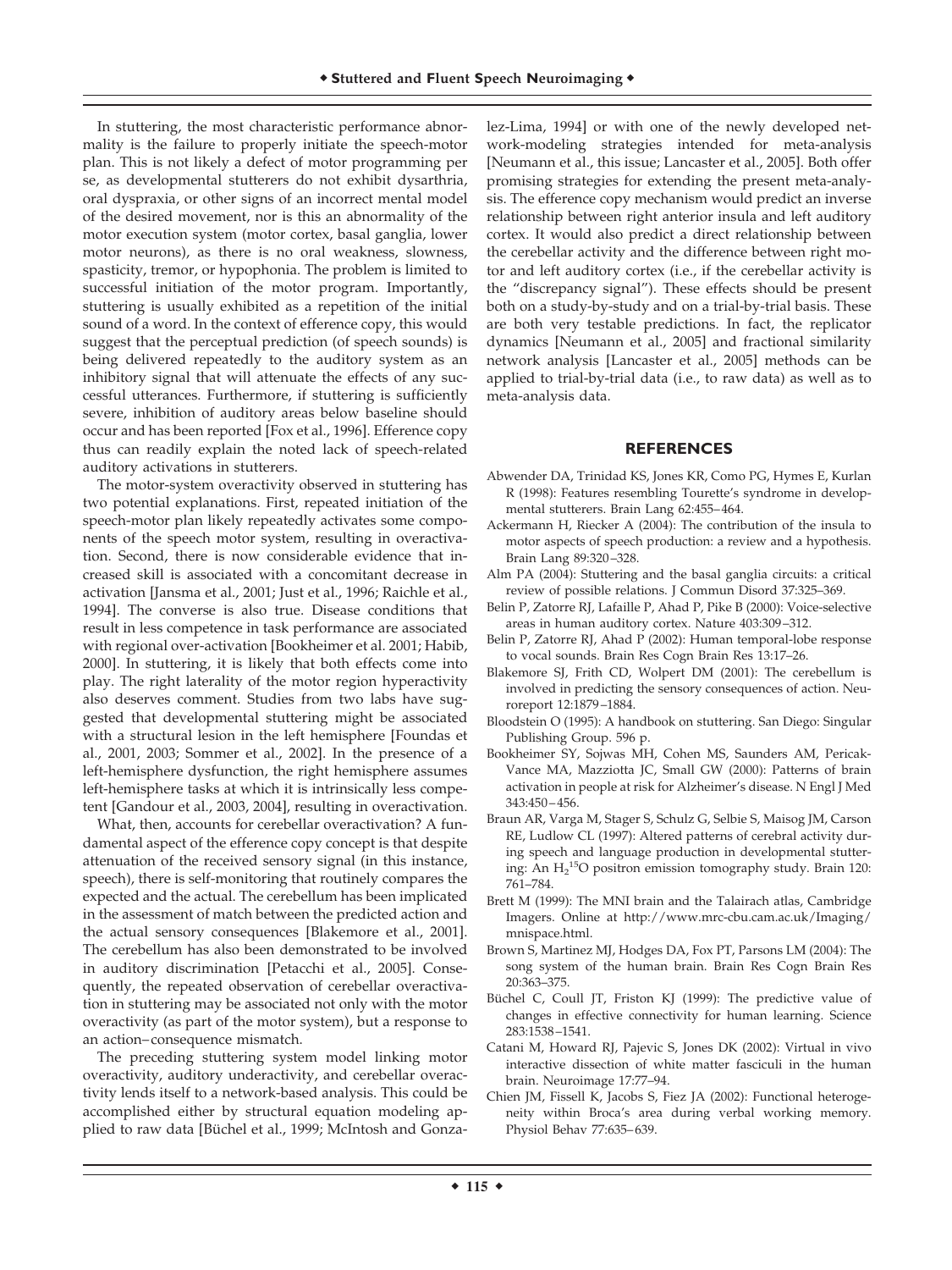- Comings DE, Comings BG (1994): TS, learning, and speech problems. J Am Acad Child Adolesc Psychiatry 33:429 – 430.
- Curio G, Neuloh G, Numminen J, Jousmaki V, Hari R (2000): Speaking modifies voice-evoked activity in the human auditory cortex. Hum Brain Mapp 9:183–191.
- Dapretto M, Bookheimer SY (1999): Form and content: dissociating syntax and semantics in sentence comprehension. Neuron 24: 427– 432.
- De Nil LF, Knoll RM, Kapur S, Houle S (2000): A positron emission tomography study of silent and oral word reading in stuttering and nonstuttering adults. J Speech Lang Hear Res 43:1038 –1053.
- De Nil LF, Knoll RM, Houle S (2001): Functional neuroimaging of cerebellar activation during single word reading and verb generation in stuttering and nonstuttering adults. Neurosci Lett 302:77– 80.
- De Nil LF, Knoll RM, Lafaille SJ, Houle S (2003): A positron emission tomography study of short- and long-term treatment effects on functional brain activation in adults who stutter. J Fluency Disord 28:357–380.
- Fiez JA, Petersen SE (1998): Neuroimaging studies of word reading. Proc Natl Acad Sci USA 95:914 –921.
- Foundas AL, Bollich AM, Corey DM, Hurley M, Heilman KM (2001): Anomalous anatomy of speech-language areas in adults with persistent developmental stuttering. Neurology 57:207–215.
- Foundas AL, Corey DM, Angeles V, Bollich AM, Crabtree-Hartman E, Heilman KM (2003): Atypical cerebral laterality in adults with persistent developmental stuttering. Neurology 61:1378 –1385.
- Fox PT (2003): Brain imaging in stuttering: where next? J Fluency Disord 28:265–272.
- Fox PT, Ingham RJ, Ingham JC, Hirsch TB, Downs JH, Martin C, Jerabek P, Glass T, Lancaster JL (1996): A PET study of the neural systems of stuttering. Nature 382:158 –162.
- Fox PT, Ingham RJ, Ingham JC, Zamarripa F, Xiong JH, Lancaster JL (2000): Brain correlates of stuttering and syllable production: a PET performance-correlation analysis. Brain 123:1985–2004.
- Friederici AD, Meyer M, von Cramon DY (2000): Auditory language comprehension: an event-related fMRI study on the processing of syntactic and lexical information. Brain Lang 74:289 –300.
- Gandour J, Dzemidzic M, Wong D, Lowe M, Tong Y, Hsieh L, Satthamnuwong N, Lurito J (2003): Temporal integration of speech prosody is shaped by language experience: an fMRI study. Brain Lang 84:318 –336.
- Gandour J, Tong Y, Wong D, Talavage T, Dzemidzic M, Xu Y, Li X, Lowe M (2004): Hemispheric roles in the perception of speech prosody. Neuroimage 23:344 –357.
- Genovese CR, Lazar NA, Nichols TE (2002): Thresholding of statistical maps in functional neuroimaging using the false discovery rate. Neuroimage 15:870 – 878.
- Grodd W, Hülsmann E, Lotze M, Wildgruber D, Erb M (2001): Sensorimotor mapping of the human cerebellum: fMRI evidence of somatotopic organization. Hum Brain Mapp 13:55–73.
- Habib M (2000): The neurological basis of developmental dyslexia: an overview and working hypothesis. Brain 123:2373–2399.
- Haruno M, Wolpert DM, Kawato M (2001): Mosaic model for sensorimotor learning and control. Neural Comput 13:2201–2220.
- Hesling I, Clement S, Bordessoules M, Allard M (2004): Cerebral mechanisms of prosodic integration: evidence from connected speech. Neuroimage 24:937–947.
- Houde JF, Nagarajan SS, Sekihara K, Merzenich MM (2002): Modulation of the auditory cortex during speech: an MEG study. J. Cog Neurosci 14:1125–1138.
- Iacoboni M, Woods RP, Brass M, Bekkering H, Mazziotta JC, Rizzolatti G (1999): Cortical mechanisms of human imitation. Science 286:2526 –2528.
- Indefrey P, Levelt WJ (2000): The neural correlates of language production. In: Gazzaniga MS, editor. The cognitive neurosciences (2nd ed.). Cambridge, MA: MIT Press. p 845-865.
- Indefrey P, Levelt WJ (2004): The spatial and temporal signatures of word production components. Cognition 92:101–144.
- Ingham RJ (1984): Stuttering and behavior therapy: current status and empirical foundations. San Diego: College-Hill Press. 486 p.
- Ingham RJ (2001a): Stuttering. In: Blakemore C, Jennett S, editors. The Oxford companion to the body. Oxford: Oxford University Press. p 659 – 660.
- Ingham RJ (2001b): Brain imaging studies of developmental stuttering. J Commun Disord 34:493–516.
- Ingham RJ (2004): Emerging controversies, findings, and directions in neuroimaging and developmental stuttering: on avoiding petard hoisting in Athens, Georgia. In: Bothe AK, editor. Evidencebased treatment of stuttering: empirical issues and clinical implications. Mahwah, NJ: Lawrence Erlbaum Associates. p 27-63.
- Ingham RJ, Fox PT, Ingham JC, Xiong J, Zamarripa F, Hardies LJ, Lancaster JL (2004): Brain correlates of stuttering and syllable production: gender comparison and replication. J Speech Lang Hear Res 47:321–341.
- Ingham RJ, Fox PT, Ingham JC, Zamarripa F (2000): Is overt stuttered speech a prerequisite for the neural activations associated with chronic developmental stuttering? Brain Lang 75:163–174.
- Ingham RJ, Ingham JC, Finn P, Fox PT (2003): Towards a functional neural systems model of developmental stuttering. J Fluency Disord 28:297–317.
- Jansma JM, Ramsey NF, Slagter HA, Kahn RS (2001): Functional anatomical correlates of controlled and automatic processing. J Cog Neurosci 13:730 –743.
- Just MA, Carpenter PA, Keller TA, Eddy WF, Thulborn KR (1996): Brain activation modulated by sentence comprehension. Science 274:114 –116.
- Kent RD (2000): Research on speech motor control and its disorders: a review and prospective. J Commun Disord 33:391– 428.
- Klein D, Zatorre RJ, Milner B, Meyer E, Evans AC (1994): Left putaminal activation when speaking a second language: evidence from PET. Neuroreport 21:2295–2297.
- Kochunov P, Lancaster JL, Thompson P, Toga AW, Brewer P, Hardies J, Fox PT (2002): An optimized individual target brain in the Talairach coordinate system. Neuroimage 17:922–927.
- Laird AR, McMillan KM, Lancaster JL, Kochunov P, Turkeltaub PE, Pardo JV, Fox PT (2005a): A comparison of label-based metaanalysis and activation likelihood estimation in the Stroop task. Human Brain Mapp 25:6 –21.
- Laird AR, Fox PM, Price CJ, Glahn DC, Uecker AM, Lancaster JL, Turkeltaub PE, Kochunov P, Fox PT (2005b): ALE meta-analysis: controlling the false discovery rate and performing statistical contrasts. Hum Brain Mapp 25:155–164.
- Lancaster JL, Laird AR, Fox PM, Glahn DE, Fox PT (2005): Automated analysis of meta-analysis networks. Hum Brain Mapp 25:xxx–yyy.
- Leube DT, Knoblich G, Erb M, Grodd W, Bartels, Kircher TT (2003): The neural correlates of perceiving one's own movement. Neuroimage 20:2084 –2090.
- Max L, Guenther FH, Gracco VL, Ghash SS, Wallace ME (2004): Unstable or insufficiently activated internal models and feedback biased motor control as sources of dysfluency: A theoretical model of stuttering. CICSD 31:105–122.